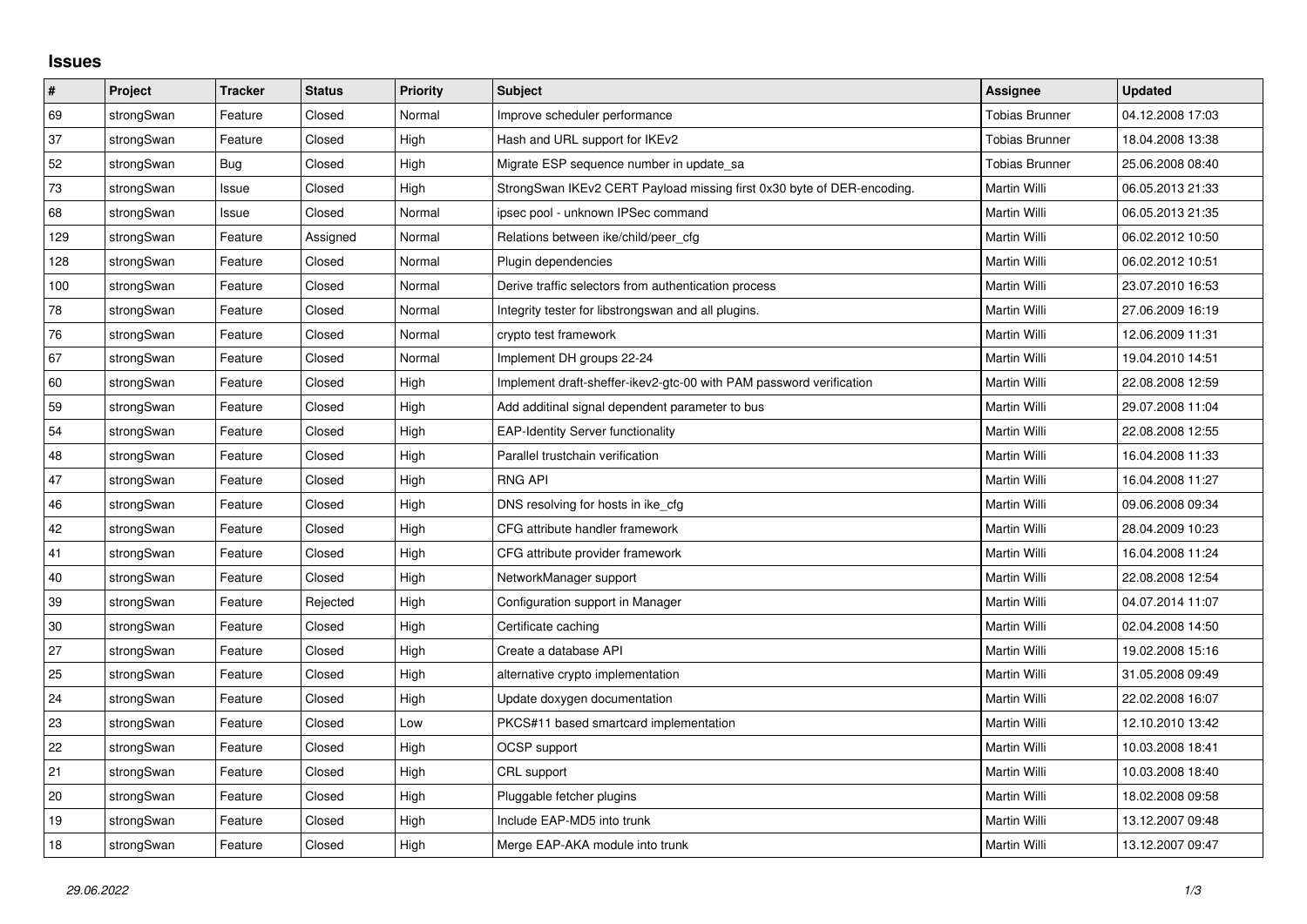| $\sharp$                | Project    | <b>Tracker</b> | <b>Status</b> | Priority | <b>Subject</b>                                                    | <b>Assignee</b> | <b>Updated</b>   |
|-------------------------|------------|----------------|---------------|----------|-------------------------------------------------------------------|-----------------|------------------|
| 17                      | strongSwan | Feature        | Closed        | High     | Pluggable crypto modules                                          | Martin Willi    | 15.02.2008 09:36 |
| 16                      | strongSwan | Feature        | Closed        | High     | Generic plugin architecture                                       | Martin Willi    | 15.02.2008 09:37 |
| 15                      | strongSwan | Feature        | Closed        | High     | Implement rauthentication using RFC4478                           | Martin Willi    | 30.11.2007 14:55 |
| 14                      | strongSwan | Feature        | Closed        | High     | Initiate/Terminate IKE_SAs                                        | Martin Willi    | 13.11.2007 14:04 |
| 13                      | strongSwan | Feature        | Closed        | High     | Implement a modular credential framework                          | Martin Willi    | 15.02.2008 09:36 |
| $\overline{7}$          | strongSwan | Feature        | Closed        | High     | Relational database configurations/credentials                    | Martin Willi    | 02.04.2008 16:30 |
| 6                       | strongSwan | Feature        | Closed        | High     | XML based configuration interface: Control                        | Martin Willi    | 13.11.2007 14:04 |
| $\sqrt{5}$              | strongSwan | Feature        | Closed        | High     | XML based configuration interface: Status query                   | Martin Willi    | 07.08.2007 08:49 |
| $\overline{\mathbf{4}}$ | strongSwan | Feature        | Closed        | High     | XML based configuration interface: Infrastructure                 | Martin Willi    | 02.07.2007 16:30 |
| 3                       | strongSwan | Feature        | Closed        | High     | refactoring of thread management                                  | Martin Willi    | 29.06.2007 14:49 |
| $\sqrt{2}$              | strongSwan | Feature        | Closed        | High     | Complete MOBIKE support                                           | Martin Willi    | 31.10.2007 10:30 |
| $\mathbf{1}$            | strongSwan | Feature        | Closed        | High     | Partial MOBIKE implementation                                     | Martin Willi    | 02.07.2007 16:14 |
| 214                     | strongSwan | Bug            | Closed        | Normal   | OS X lacks sem_timedwait                                          | Martin Willi    | 20.08.2012 17:22 |
| 79                      | strongSwan | Bug            | Closed        | High     | Windows 7 sometimes fails to verify RSA signatures done by gcrypt | Martin Willi    | 30.06.2009 12:22 |
| $71$                    | strongSwan | <b>Bug</b>     | Closed        | High     | Improved Acquire handling                                         | Martin Willi    | 20.05.2009 11:54 |
| 66                      | strongSwan | <b>Bug</b>     | Closed        | Normal   | patch for alignment buffer on xscale ARM processor                | Martin Willi    | 14.11.2008 15:35 |
| 64                      | strongSwan | <b>Bug</b>     | Closed        | High     | MOBIKE with changed NAT mappings                                  | Martin Willi    | 08.10.2008 14:21 |
| 63                      | strongSwan | <b>Bug</b>     | Closed        | Low      | " missing in testing/testing.conf                                 | Martin Willi    | 30.09.2008 14:49 |
| 62                      | strongSwan | Bug            | Closed        | Normal   | ikev2 missing rekeying support not recognised                     | Martin Willi    | 14.11.2008 15:17 |
| 58                      | strongSwan | <b>Bug</b>     | Closed        | Normal   | Please fix bashism in /src/ipsec/ipsec.in                         | Martin Willi    | 16.07.2008 09:08 |
| 56                      | strongSwan | Bug            | Closed        | High     | New interface for EAP-SIM backend                                 | Martin Willi    | 24.10.2008 10:23 |
| 55                      | strongSwan | <b>Bug</b>     | Closed        | High     | Implement SHA512/384/256 HMAC with proper truncation in kernel    | Martin Willi    | 03.12.2009 11:41 |
| 53                      | strongSwan | <b>Bug</b>     | Closed        | Normal   | Printf handler for proposal_t                                     | Martin Willi    | 12.06.2008 14:23 |
| 50                      | strongSwan | Bug            | Closed        | High     | plutostderrlog option missing                                     | Martin Willi    | 11.05.2008 10:10 |
| 49                      | strongSwan | Bug            | Closed        | High     | starter log directly to terminal                                  | Martin Willi    | 30.04.2009 10:18 |
| 45                      | strongSwan | <b>Bug</b>     | Closed        | High     | Failure to open SQLite database crashes charon                    | Martin Willi    | 07.04.2008 09:16 |
| 43                      | strongSwan | <b>Bug</b>     | Closed        | High     | missing certificate identity in SQL database causes segfault      | Martin Willi    | 07.04.2008 10:08 |
| 36                      | strongSwan | <b>Bug</b>     | Closed        | High     | strongswan-4.2.0 does not compile with uclibc                     | Martin Willi    | 04.04.2008 13:51 |
| 35                      | strongSwan | Bug            | Closed        | High     | ikev2/ocsp-no-signer-cert scenario segfaults                      | Martin Willi    | 02.04.2008 09:45 |
| 34                      | strongSwan | Bug            | Closed        | High     | ikev2/multi-level-ca-loop segfaults                               | Martin Willi    | 31.03.2008 09:19 |
| 33                      | strongSwan | <b>Bug</b>     | Closed        | High     | ikev2/crl-revoked scenario broken                                 | Martin Willi    | 19.03.2008 19:02 |
| 32                      | strongSwan | Bug            | Closed        | High     | ikev2/rw-no-idr scenario fails                                    | Martin Willi    | 19.03.2008 11:13 |
| 31                      | strongSwan | Bug            | Closed        | High     | ikev2/rw-eap-aka-rsa scenario fails                               | Martin Willi    | 19.03.2008 15:25 |